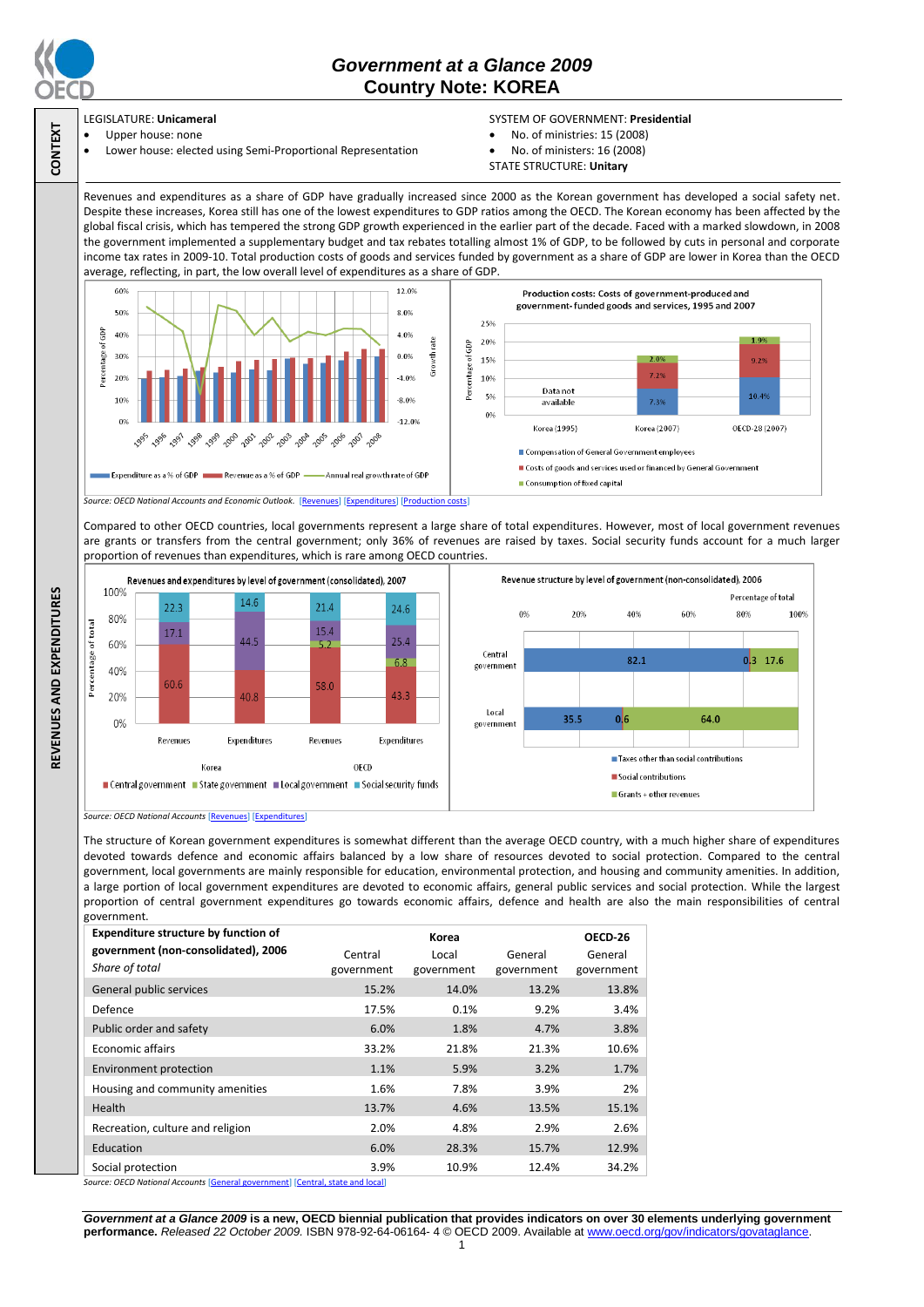

# *Government at a Glance 2009*  **Country Note: KOREA**



Government employment as a percentage of the total labour force is the second lowest among all OECD countries (after Japan). It stood at 5.5% in 2004, a slight reduction from 1995. However, government employment in absolute numbers has increased, just to lesser extent than overall increases in the size of the labour force. Government employment is highly centralised as more than two-thirds of government employees work at the central level. The central government workforce includes teachers and police officers; these groups account for 75% of the central government workforce.

*Source: OECD Comparison of Employment in the Public Domain Survey and Labour Force Survey*

rnment employment] [\[Distribution by level\]](http://dx.doi.org/10.1787/723627140760)

Females represent roughly 40% of the central government workforce, very close to their participation rate in the general labour force. Within central government, one-quarter of all administrative positions are filled by women, half of the OECD average (53%). At the same time only 2.5% of senior managerial positions are filled by women, the second lowest among OECD countries. An ageing workforce is less of a problem in Korea, where workers 50 years and older represent less than one-fifth of central government staff, somewhat lower than their ratio in the total labour force. *Source: OECD Strategic HRM Survey and Labour Force Survey*

[\[Female participation\]](http://dx.doi.org/10.1787/723642841533) [\[Ageing\]](http://dx.doi.org/10.1787/723656070327)

The Korean central government's HRM system is moving to a more open, position-based recruitment system, especially for managerial positions. The central government is also delegating more HRM practices to line ministries. There is a strong performance focus with the wide use of performance assessments and performance-related pay.

*Source: OECD Strategic HRM Survey*  [\[Delegation\]](http://dx.doi.org/10.1787/723663744332) [\[Recruitment\]](http://dx.doi.org/10.1787/723668744361) [\[Performance management\]](http://dx.doi.org/10.1787/723750171710)

Like many countries, Korea has incorporated a medium-term budget perspective. Based on prudent economic growth projections, the plan determines the annual overall expenditure levels over a 5 year period, allocated among the 14 major sectors of government spending. These levels are enforced in annual budget appropriations via a top-down system that assigns firm spending ceilings to line ministries. Lower-level budgeting decisions are delegated to ministries with restrictions; aggregate expenditures must remain within assigned ceilings. Accountability is ensured through the performance management system, which is strong in comparison to other countries.

*Source: OECD International Budget Practices and Procedures Database.* [\[Medium-term\]](http://dx.doi.org/10.1787/723856770865) [\[Performance budgeting\]](http://dx.doi.org/10.1787/723863437686) [\[Executive flexibility\]](http://dx.doi.org/10.1787/723876713213) OECD Journal on Budgeting[: www.oecd.org/gov/budget/journal](http://www.oecd.org/gov/budget/journal)

Overall, Korea exhibits a high-degree of e-government readiness – one of the highest among OECD countries. It is characterised by an extensive broadband infrastructure (one of the best among OECD countries), an educated population and a high number of government services available on line. In addition, the government has developed a "National Information Plan (2008-2012)" to improve Korea's existing information policies. In order to implement the Master Plan, it plans to select 205 key tasks, which the National Information Strategy Committee, a public-private partnership, will manage. The Master Plan will enhance Korea's e-government services and strengthen its national competitiveness in the mid- and long-term.

*Source: United Nations E-Government Readiness Knowledge Base, Eurostat.* [\[Readiness\]](http://dx.doi.org/10.1787/724248078408) [\[Uptake\]](http://dx.doi.org/10.1787/724264662272)  $[OECD]$  E-Government  $P$ 

*Government at a Glance 2009* **is a new, OECD biennial publication that provides indicators on over 30 elements underlying government performance.** *Released 22 October 2009.* ISBN 978-92-64-06164- 4 © OECD 2009. Available at www.oecd.org/gov/indicators/govataglance.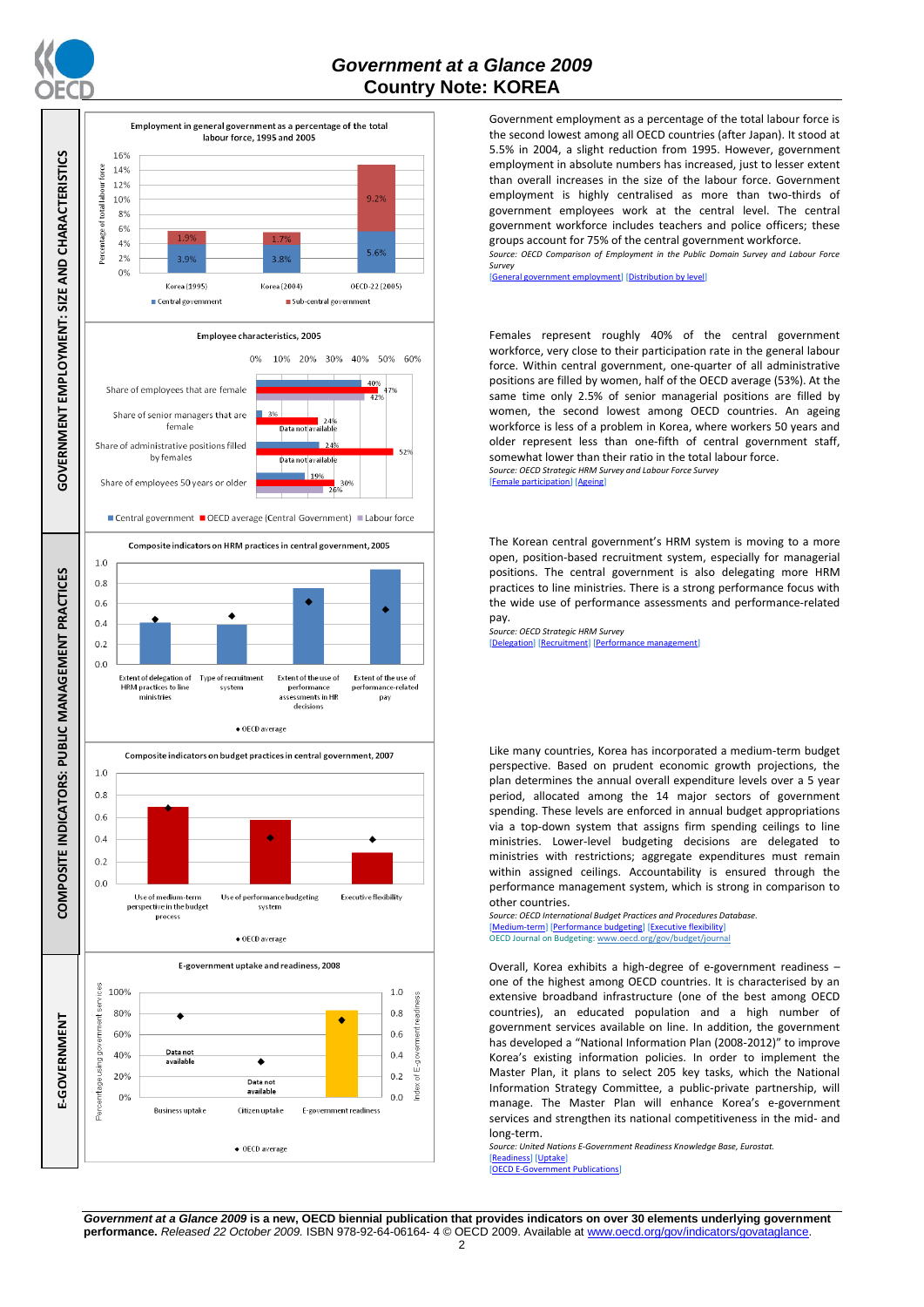

REGULATORY MANAGEMENT **REGULATORY MANAGEMENT**

**Types of information central government decision makers are required to disclose and level of transparency, 2009**

| INTEGRITY | <b>Requirements for disclosure</b>                                                            | President | Minister<br>Prime | Minister  | ower House<br>Legislators |  |
|-----------|-----------------------------------------------------------------------------------------------|-----------|-------------------|-----------|---------------------------|--|
|           | Assets and liabilities                                                                        | <b>DP</b> | <b>DP</b>         | <b>DP</b> | <b>DP</b>                 |  |
|           | Loans                                                                                         | <b>DP</b> | <b>DP</b>         | <b>DP</b> | <b>DP</b>                 |  |
|           | Sources and level of income                                                                   | <b>DP</b> | <b>DP</b>         | <b>DP</b> | <b>DP</b>                 |  |
|           | <b>Outside positions</b>                                                                      | <b>DP</b> | <b>DP</b>         | <b>DP</b> | <b>DP</b>                 |  |
|           | Gifts                                                                                         | <b>DP</b> | <b>DP</b>         | <b>DP</b> | <b>DP</b>                 |  |
|           | Previous employment                                                                           | <b>DP</b> | <b>DP</b>         | <b>DP</b> | DP                        |  |
|           | D= Disclosed; DP= Disclosed and publicly available; ND= Not<br>disclosed; NA= Not applicable. |           |                   |           |                           |  |

**Requirements for Regulatory Impact Analysis (RIA) processes used by central governments**

|                                                                  | 2005                                                               | 2008                            |
|------------------------------------------------------------------|--------------------------------------------------------------------|---------------------------------|
| Quality reviewed by body external<br>to Ministry preparing rules | Yes                                                                | Yes                             |
| Required for draft primary laws                                  | Always<br>Always                                                   |                                 |
| Required for draft subordinate<br>regulations                    | Always                                                             | Always                          |
| Required to quantify costs                                       | Only for<br>Only for<br>major<br>major<br>regulation<br>regulation |                                 |
| Required to quantify benefits                                    | Only for<br>major<br>regulation                                    | Only for<br>major<br>regulation |
| Required to publicly release results                             | Always                                                             | Always                          |

**Extent of programs for reducing administrative burdens at the central level of government**

|                               | 1998 | 2005 | 2008 |
|-------------------------------|------|------|------|
| Explicit programme exists     | No   | Yes  | Yes  |
| Includes quantitative targets | No   | Yes  | Yes  |

Compared to other OECD countries, Korea requires key elected officials from the executive and legislative branches in the central government to disclose and make publicly available a significant amount of information about their private interests. Notably, officials must disclose their previous employment to the public when they are nominated to the post or when they run for re-election. To further minimise potential conflicts of interest, Korea introduced a Blind Trust Management system in the executive branch in 2006. Under this system, decision makers in the executive place their investments in a trust for the duration of their tenure in government. *Source: OECD Survey on Integrity*

[\[Disclosures\]](http://dx.doi.org/10.1787/724123642681)

The 2005 and 2008 surveys of Indicators of Systems of Regulatory Management examined the extent of governance practices designed to improve the quality of regulation in OECD countries. Among the most important practices are: the use of regulatory impact analysis (RIA) to assess the cost and benefits of new regulation and the institutional oversight of the quality of regulations; and the design of programs to reduce the costs of administrative activities on business and citizens.

Korea has adopted many of the key elements recommended in the OECD *Guiding Principles for Regulatory Quality*. The Internet is used extensively to improve access to regulations, and is linked to efforts to reduce administrative burdens. For example, Korea reports operating a website where citizens and businesses can make suggestions and demand improvements to regulations. Korea does not have a comprehensive measure of administrative burdens. However, it did a pilot survey on administrative burdens on housing in 2008, establishing quantitative and qualitative targets for burden reduction.

*Source: OECD Survey on Regulatory Management.* [\[RIA\]](http://dx.doi.org/10.1787/724045144354) [\[Administrative simplification\]](http://dx.doi.org/10.1787/724058851054) Regulatory Management Indicators[: www.oecd.org/regreform/indicators](http://www.oecd.org/regreform/indicators) EU 15 reviews on Regulatory Reform[: www.oecd.org/gov/regref/eu15](http://www.oecd.org/gov/regref/eu15) Background reports on Regulatory Reform[: www.oecd.org/regreform/backgroundreports](http://www.oecd.org/regreform/backgroundreports)